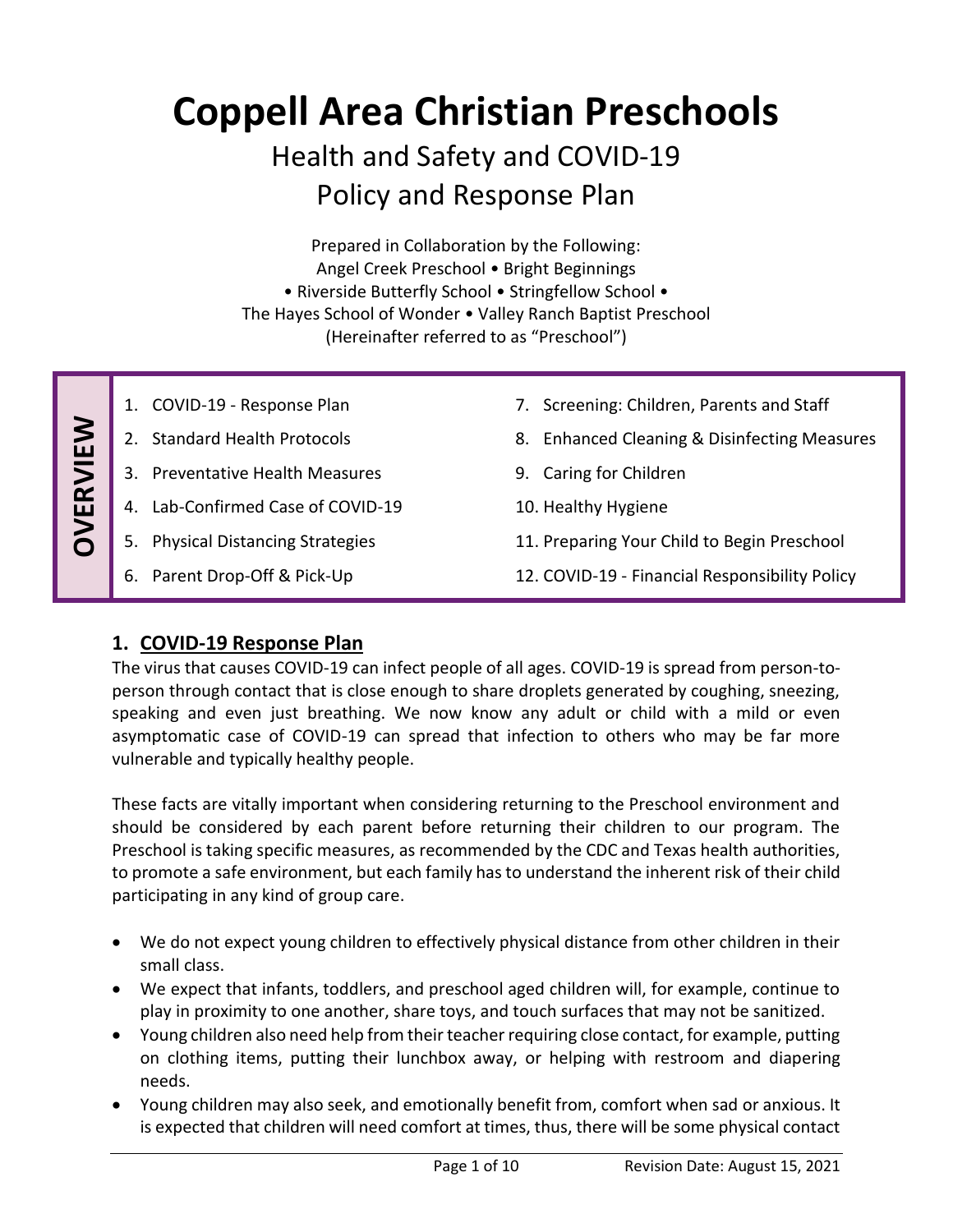between teacher and children.

 To the extent possible, the teachers will remain with the same group of children. However, there will inevitably be times when, for example, the teacher needs to take a break or is out sick and another teacher will step in from another group to cover them.

All of these factors mean that while the Preschool will take certain precautions recommended to combat the spread of COVID-19, these measures will differ from those suitable for other social, business and commercial settings that adults may be more familiar with. The health and safety of our children, staff, and families are paramount. The policies and protocols listed below are designed to help parents understand their role and the Preschool's role in providing a safe and healthy Preschool environment.

**These policies and protocols will generally be followed to the greatest extent possible, will be adjusted as we continue to receive updated recommendations, and will supersede the policies listed in the Parent Handbook where applicable. Each school will adapt these plans and policies based on their individual programs. Read through the policies and protocols carefully and keep a copy handy for review as necessary.**

*PARENTS: in order for your child to return to the Preschool, you must sign the Health and Safety Plan and COVID-19 Response Plan Parent Acknowledgement form located at the end of this document.*

*STAFF MEMBERS: in order for you to accept employment with the Preschool, you must sign the Health and Safety Plan and COVID-19 Response Plan Staff Acknowledgement form located at the end of this document.*

## **2. Standard Health Protocols**

We will continue to operate within the guidelines of the Texas Minimum Standards for Licensed Child Care Providers, as we previously have done, available at *https://www.hhs.texas.gov.*

In addition, we will closely follow the guidelines from the *Guidance for Child Care Programs* released by the Centers for Disease Control (CDC), available at *https://www.cdc.gov*. The CDC, Texas Minimum Standard Health Protocols and our Preschool Parent Handbook outline the following prevention measures:

- Implement physical distancing strategies
- Intensify cleaning and disinfecting efforts
- Modify drop-off and pick-up procedures
- Implement screening procedures upon arrival.

## **3. Preventative Health Measures**

#### **Staying Home**

It is vital that *you keep your child home if they are ill or acting like they are becoming ill*. We encourage you to check your child's temperature before leaving for Preschool and for any symptoms associated with COVID-19 (listed in the Screening section below). We will first rely on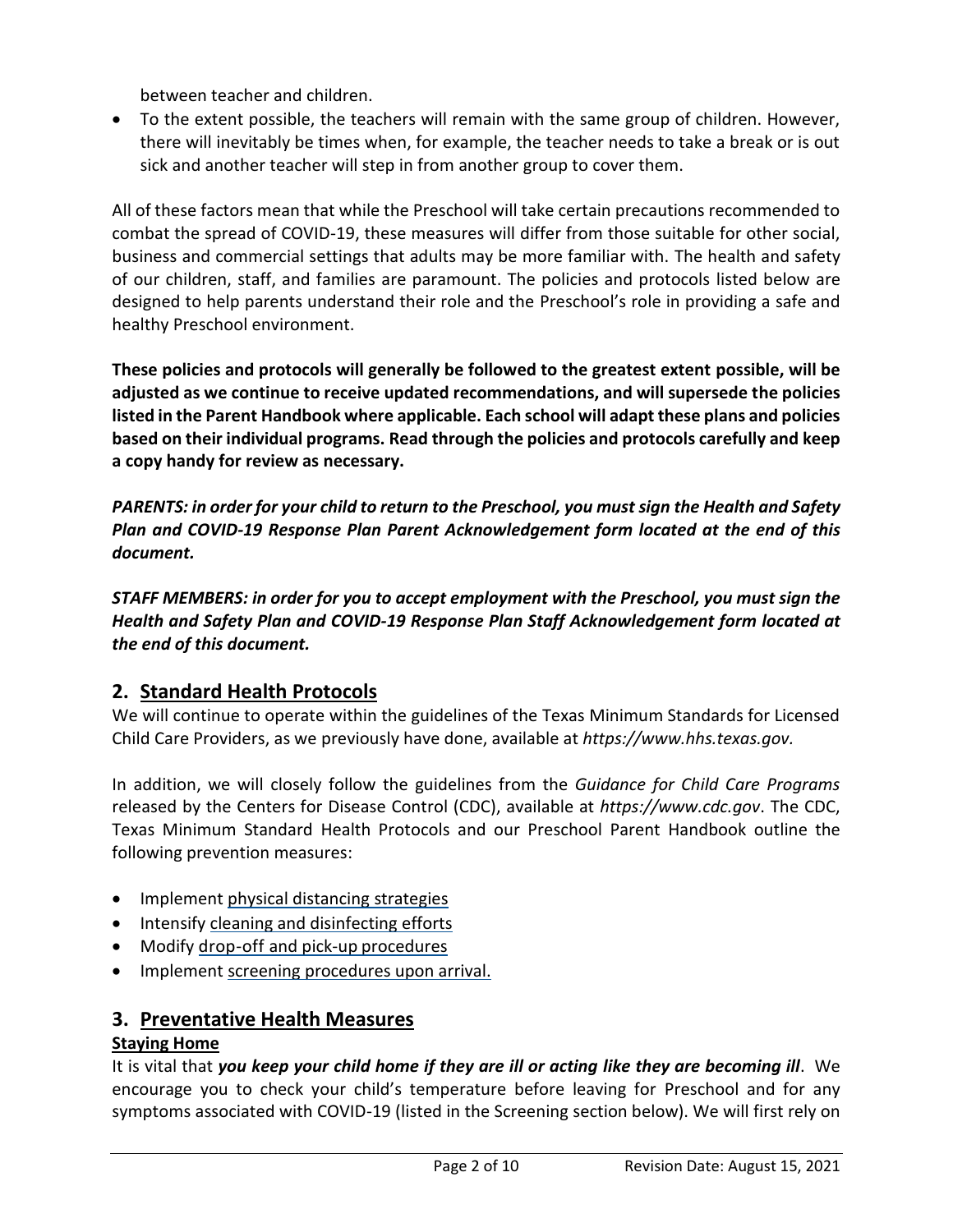the social responsibility of each family to be as prudent as possible in sending their child to Preschool, only when healthy, but our second step is to screen each child and family upon dropoff. It is important for each family and staff member to be as vigilant as possible in monitoring for symptoms and communicating with the Preschool Office if or when they start to feel sick. A doctor's note of clearance to return to Preschool may be required. Please email your director to communicate any concerns. Please refer to your Parent Handbook for the Preschool email address.

#### **Allergies and Teething**

Children or staff who show persistent signs of runny nose, coughing and other respiratory issues that may be due to seasonal allergies or a child's teething may be asked to obtain a doctor's note of clearance to participate in Preschool. This note will be dated, filed in the office, and shared with your child's classroom teachers as necessary. If symptoms are persistent, we will ask that you obtain another doctor's note of clearance to continue participating in Preschool. Please inform the Preschool during the daily screening process about any allergy or teething symptoms your child may be experiencing that day.

#### **Do not give your child fever reducing medicine if they have an elevated temperature and send them to Preschool.**

#### **If a Child or Staff Member Is or Becomes Sick**

If a child should become ill while at Preschool, the child will be isolated from others in a designated "sick" location *monitored by a staff member*. As stated in our Health and Safety policy in our Parent Handbook, a parent will be contacted to come pick-up the child. To the extent possible, we encourage the designated parent or caregiver who normally drops-off/picks-up, to pick up the ill child from the Preschool. An ill child must be picked-up **immediately** after the first communication from the Preschool. If a staff member should become ill, they will be sent home immediately. Additional cleaning and disinfecting will be completed in the affected classroom or space that an ill child or staff member has been present. We will continue to monitor the health of the children and staff during the day.

#### **Monitoring Absenteeism**

The Preschool will continue monitoring absenteeism. Parents are required to email the Preschool Office as soon as possible stating the reason for your child's absence.

## **4. Lab-Confirmed Case of COVID-19**

If your *child, a member of your child's household or person your child has had close contact* with is lab-confirmed with COVID-19, you are **required** by the Dallas County Health Department and Child Care Regulationsto inform the Preschool via email *immediately and no later than* **24** hours of the diagnosis. Staff will follow the same required notifications.

Parents and staff should pay particular attention to

- Fever (temperature 100.4 ºF or higher)
- Sore throat
- New uncontrolled cough that causes difficulty breathing (for a child with chronic allergic/asthmatic cough, see if there is a change from their usual cough)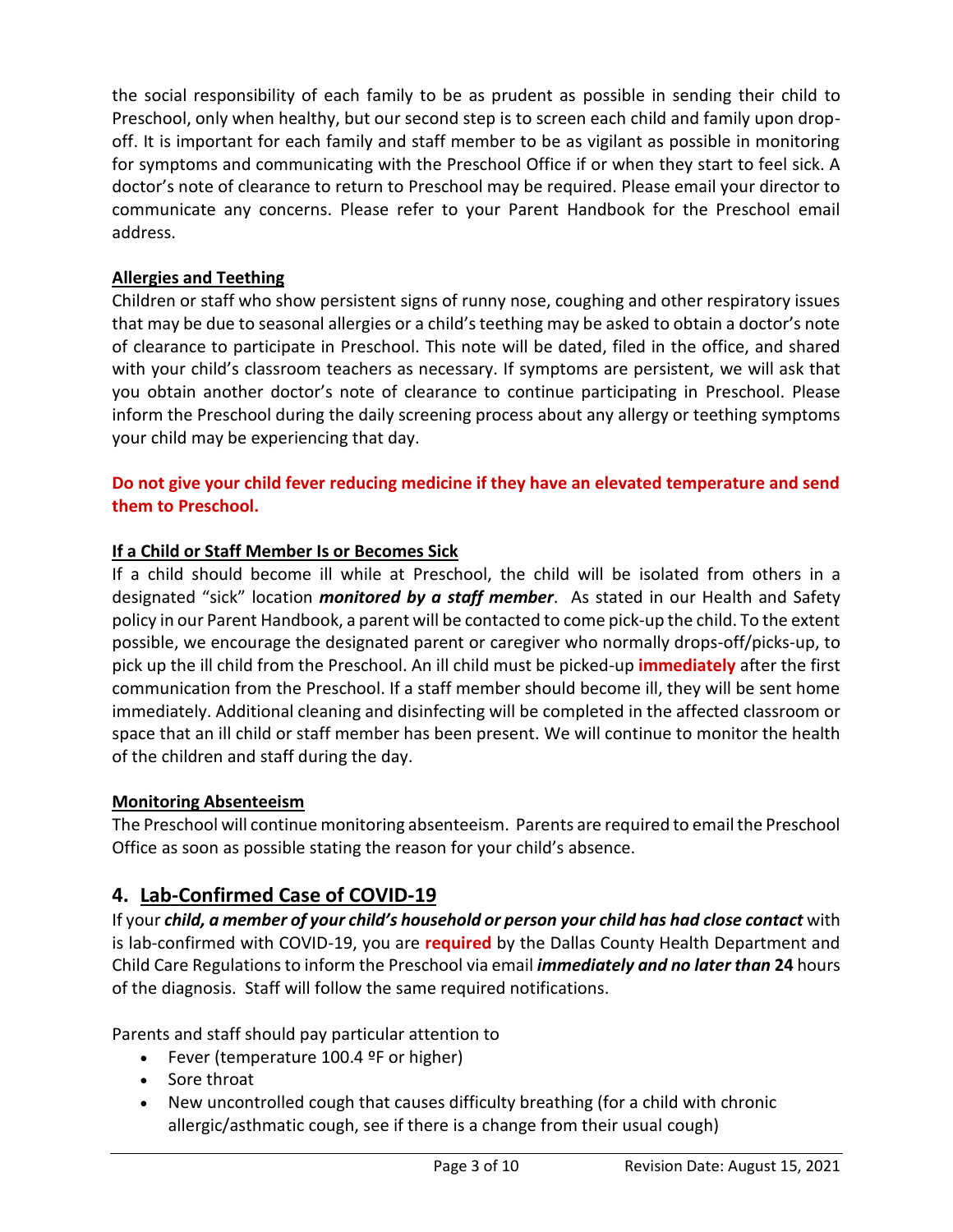- Diarrhea, vomiting, or stomachache
- New onset of severe headache, especially with a fever

People who have a fever of 100.4  $9F$  (38.0  $9C$ ) or above or other signs of illness will not be admitted to our facilities.

If a child or staff member is lab-confirmed with COVID-19, the Preschool will seek guidance on how to respond by contacting the Dallas County Health Department and Child Care Regulations in accordance with applicable federal, state and local laws and regulations, including confidentiality requirements. The Preschool will notify all staff members and families of students if a lab-confirmed COVID-19 case is identified among students or staff members who participate in Preschool activities.

Children or staff with new or worsening signs or symptoms of possible COVID-19 (listed in the Screening section below) may not return to Preschool until ALL of the following criteria are met:

- 10 days since symptoms first appeared **and**
- 24 hours with no fever without the use of fever-reducing medications **and**
- Other symptoms of COVID-19 are improving

#### **Close Contacts of Persons with COVID-19**

Whether and for how long to stay home for people who have been exposed to a person with COVID-19 depends on a variation of circumstances. The following may be considered based on current guidelines but are not absolute.

- Children and unvaccinated staff who had close contact with someone who has (suspected or confirmed) COVID-19 should stay home [\(quarantine\)](https://www.cdc.gov/coronavirus/2019-ncov/if-you-are-sick/quarantine.html) for 14 days **after their last exposure** to that person. [Close contact](https://www.cdc.gov/coronavirus/2019-ncov/php/contact-tracing/contact-tracing-plan/appendix.html#contact) is defined as within 6 feet of an infected person for a cumulative total of 15 minutes or more over a 24-hour period.
- People who are fully vaccinated and do not have COVID-19 symptoms [do not need to](https://www.cdc.gov/coronavirus/2019-ncov/vaccines/fully-vaccinated.html#vaccinated)  [quarantine or get tested](https://www.cdc.gov/coronavirus/2019-ncov/vaccines/fully-vaccinated.html#vaccinated) after an exposure to someone with COVID-19.

#### **5. Physical Distancing Strategies**

Since the grouping method allows for children within each group to intermingle, all stakeholders, especially parents and staff, must be aware that their actions play a critical role in reducing the risk of infectious disease transmission in our Preschool. Staff and parents are asked to maintain at least 6 feet of separation from other individuals. If such distancing is not feasible, other measures such as face coverings, hand hygiene, coughing etiquette, cleanliness and sanitation should be rigorously practiced. In the event of an emergency, the Emergency Plan outlined in your Parent Handbook would supersede these physical distancing strategies for COVID-19.

#### **Class Sizes and Classroom Space**

The Preschool maintains small, individual class groupings. The children will meet in individual classrooms, have the same children each class day, and have the same regular teachers. Hallway traffic will be minimized.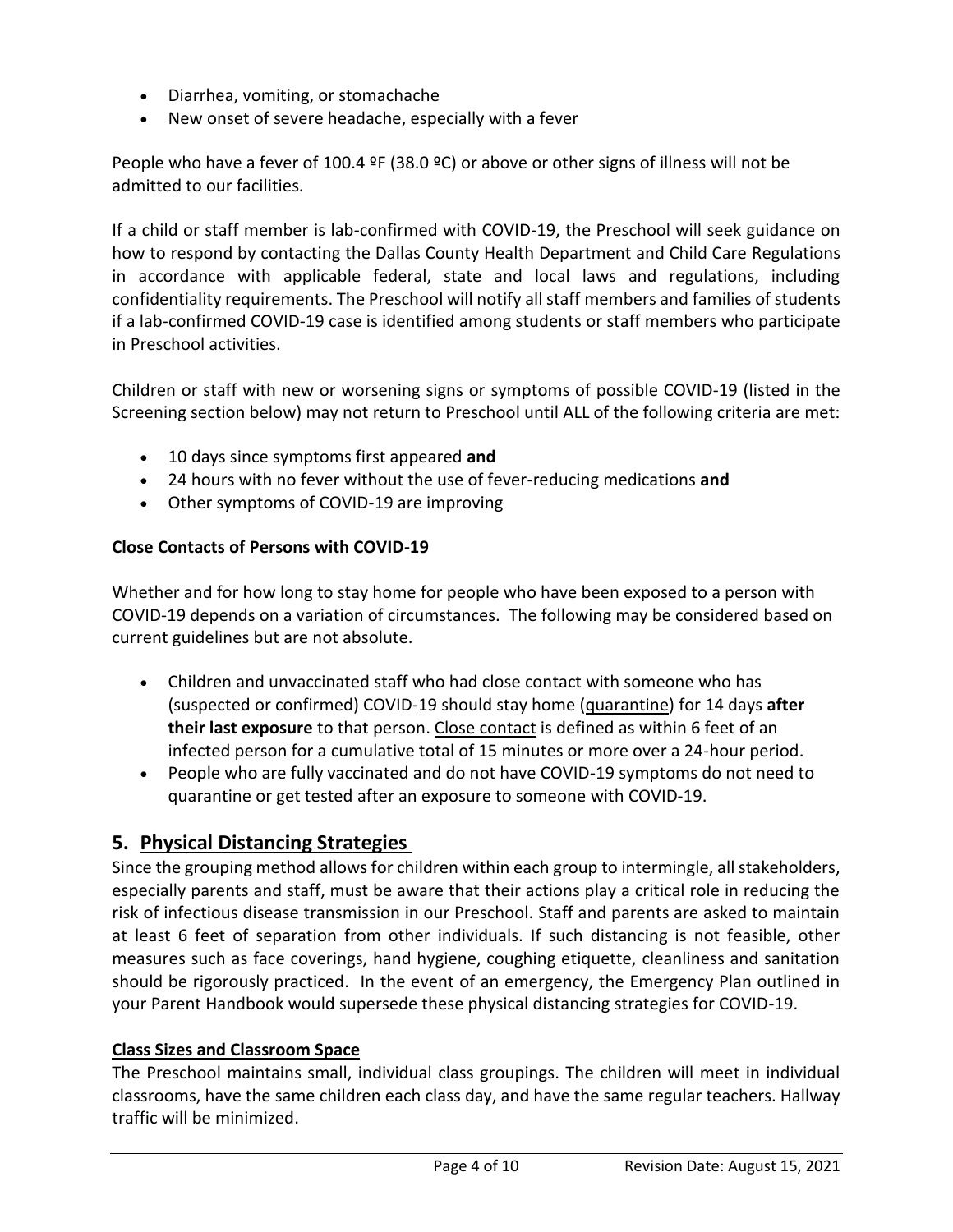#### **Enrichment Classes**

The teachers for our enrichment classes will stagger all class times so that proper cleaning can be completed between each group of children. Any materials will be disinfected before use with another class.

#### **Outside Playtime**

We will stagger the outside playtime, as feasible for each program. High touched metal and plastic surfaces will be cleaned routinely.

#### **Naptime (as needed)**

Children's nap mats will be spaced out and positioned head-to-toe. As always, the mats are disinfected after each use.

#### **6. Parent Drop-Off & Pick-Up**

#### **Drop-Off / Pick-Up Protocols**

Drop-Off and Pick-Up of children will occur at the times listed in the Parent Handbook. These times may be adjusted due to extending our safety procedures. Each Preschool will be using a "check in / check out" system, which may include health screenings that follow the state protocols. The limiting of parent access into the building will also apply to drop-off and pick-up. More details will be provided by each individual Preschool. **It is essential for the efficiency of the drop-off and pick-up processes for parents & caregivers to be on time.**

#### **Communication**

We highly value clear and frequent communication between parents and teachers and will do our best in these circumstances to maintain the level we are used to as a Preschool. Questions related to policies and/or procedures should be directed to the Preschool office.

#### **7. Screening: Children, Parents and Staff**

#### **Limited Access and Screening**

We will be limiting the number of people allowed into the Preschool in attempt to minimize the exposure to any infectious disease. The following people will be allowed to enter the Preschool:

- a. Preschool Staff (teachers and administrators)
- b. Enrolled children
- c. Parents of enrolled children only when necessary, masked and escorted by Preschool staff. *A parent may visit unannounced during hours of operation unless directed by any ordinance superseding this document to observe their child, the program activities, the building, the premises, and the equipment without prior approval. We do ask parents to limit this time to the most necessary visits.*
- d. Non-enrolled siblings or other children are discouraged from entering; however, **no child should be left unattended in a vehicle**.
- e. Persons with legal authority to enter (Health and Human Services Staff, Law Enforcement Officers, Emergency Responders, Licensing Staff, and Department of Family and Protective Services Staff)
- f. Church Personnel (when necessary)
- g. Professionals providing services to children (when necessary).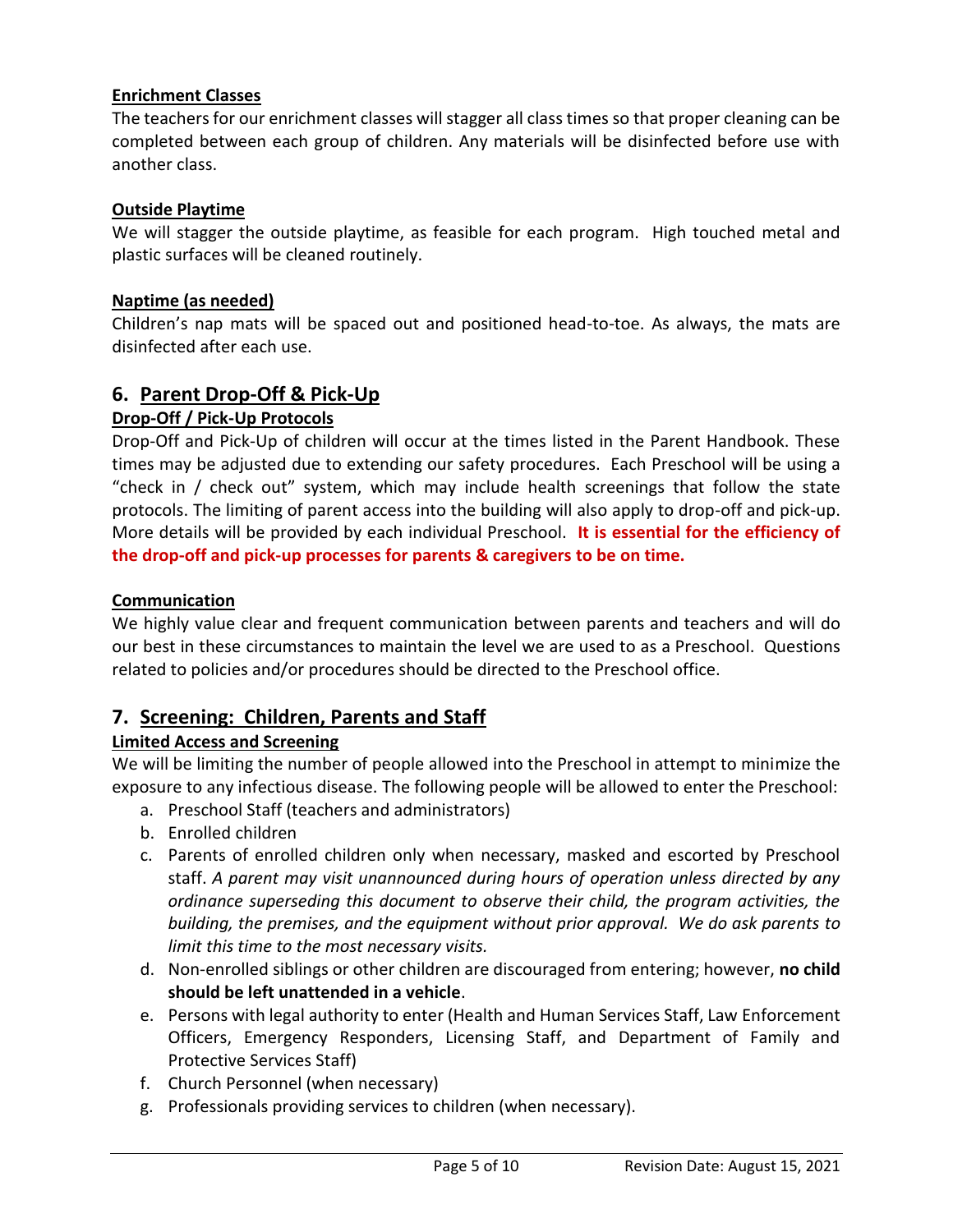#### **Screening Process**

Upon dropping your child off, parent and child may be screened for the following:

**a. Temperature Check:** 

Using the Preschool's non-contact infrared thermometer, each person's temperature may be checked. For children, we will follow the State Requirement which is, if a child has a temperature of 100.4\* or higher they may not attend Preschool must be fever and medication free for at least 72 hours before returning to Preschool. In addition, if the parent or caregiver dropping the child off at Preschool has a temperature of 100.4\* or higher, the child may not attend Preschool for at least 72 hours so the child can be monitored for any potential symptoms while at home.

#### **b. Symptoms of COVID-19 that will be monitored each Preschool day include:**

Cough, shortness of breath or difficulty breathing, chills, repeating shaking with chills, muscle pain, headache, sore throat, loss of taste or smell, diarrhea, vomiting or stomachache, feeling feverish or measured temperature 100.4\* Fahrenheit or higher, has had known contact with a person lab-confirmed to have COVID-19.

**c. Review of a child's close contacts:**

If a child has been in contact with anyone having a suspected or lab-confirmed case of COVID-19, the child may not return to Preschool until the end of the 14-day selfquarantine period from the last date of exposure. If a parent believes that they or their child has had close contact to someone with COVID-19 but are not currently sick, they should monitor their health for the above symptoms during the 14 days after the last day they were in close contact with the individual with COVID-19.

**d. Staff members will follow the same protocols.**

As a result of this screening process, the Preschool will only require the individual to provide a "yes" or "no" to the overall statements that they are symptomatic for COVID-19, as opposed to asking the individual for specific symptom confirmation. The screening results will be logged and kept in accordance with confidentiality requirements.

Familiarize yourself with the Preschool's Health/Illness policy listed in the Parent Handbook. We will be enforcing our policy of exclusion if your child has any of the listed symptoms. We appreciate your diligence and understanding when we must exclude a child because they have an illness symptom present.

#### **Travel Alerts**

- a. If anyone in a child's household or a close personal contact travels, consider notifying the Preschool so we can help monitor for any possible development of symptoms. The parents should consider keeping their child home for 5 days as an added precaution to other families.
- b. Stay up-to-date with the recommendations from the Centers for Disease Control Travel information website available at *https://www.cdc.gov/coronavirus/2019 ncov/travelers/index.html*.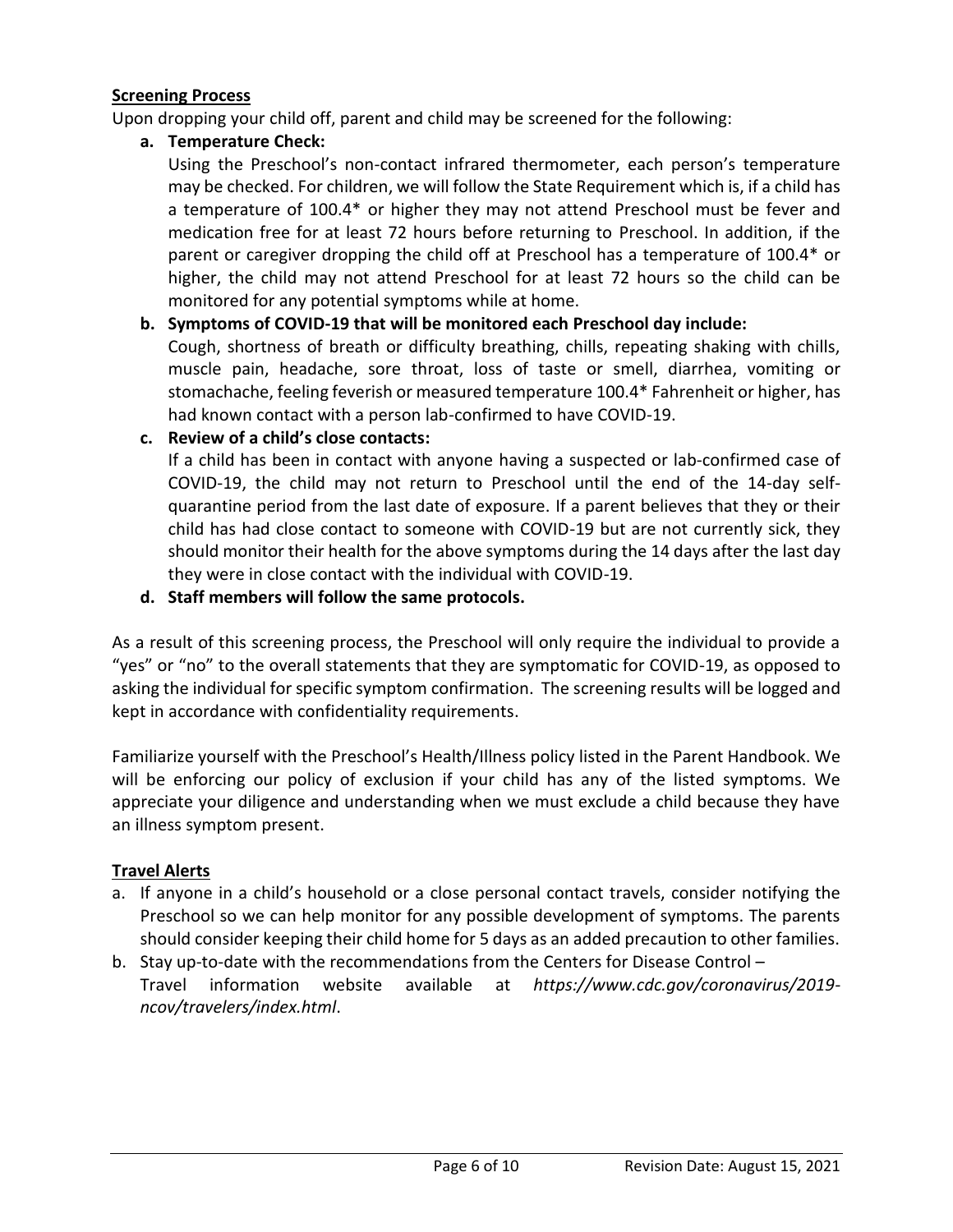## **8. Enhanced Cleaning & Disinfecting Measures**

#### **Cleaning Products and Supplies**

The Preschool will clean, sanitize and disinfect following the recommended guidelines. Products will be used following proper procedures and following manufacturing instructions. The staff will be trained how to use these products effectively and safely in accordance with manufacturer instructions.

#### **Cleaning and Sanitizing Toys, Materials and Surfaces**

We will continue our practice of collecting toys throughout the Preschool day that have been put in a child's mouth (or that are otherwise contaminated) and place them in the "to be cleaned" bin to be sanitized at the end of the day. Staff will be cleaning and sanitizing other toys and surfaces frequently throughout the day.

Our staff will be focused on cleaning and sanitizing surfaces such as doorknobs, light switches, classroom sink handles, counter tops, toilet areas, tables, desks, chairs, cubbies, and high-touch areas on the playground. Restrooms will be cleaned throughout the day. The Preschool will disinfect each classroom at the end of the day.

## **9. Caring for Children**

### **Holding, Feeding and Helping**

The hardest part about social distancing is the thought that we will not be able to comfort children like we are used to. We know it is still important to comfort crying, sad and anxious children. In order to provide the safest environment possible for our children and staff, they will exercise the best respiratory practices, like covering their mouth if they have to cough, not talking directly in the child's face, and washing their hands and the child's hands as soon as able.

## **10.Healthy Hygiene**

#### **Hand Washing Frequency**

Hand washing is the number one method of stopping the spread of an infectious disease. The Preschool has always placed high value on good hand washing practices, and we will continue to emphasis healthy hygiene habits. Children and staff will wash or sanitize their hands multiple times throughout the Preschool day: including, but not limited to, upon entering Preschool, after using the restroom or diaper changing, before and after eating, and after outside playtime.

#### **Hand Washing Method**

When hand washing, the staff will have the children wash with soap and water for at least 20 seconds and then use a paper towel to dry their hands. Alcohol-based hand sanitizers with at least 60% alcohol will be used if soap and water are not readily available.

#### **Face Coverings**

Unless otherwise stated by superseding mandates, all adults should wear face coverings at dropoff, pick-up and in all common areas, including classrooms, regardless of vaccination status. Children over 2 years old should wear a face covering, but will not be forced or pressured to do so. Children under 2 years old will NOT wear a face covering due to the potential suffocation danger.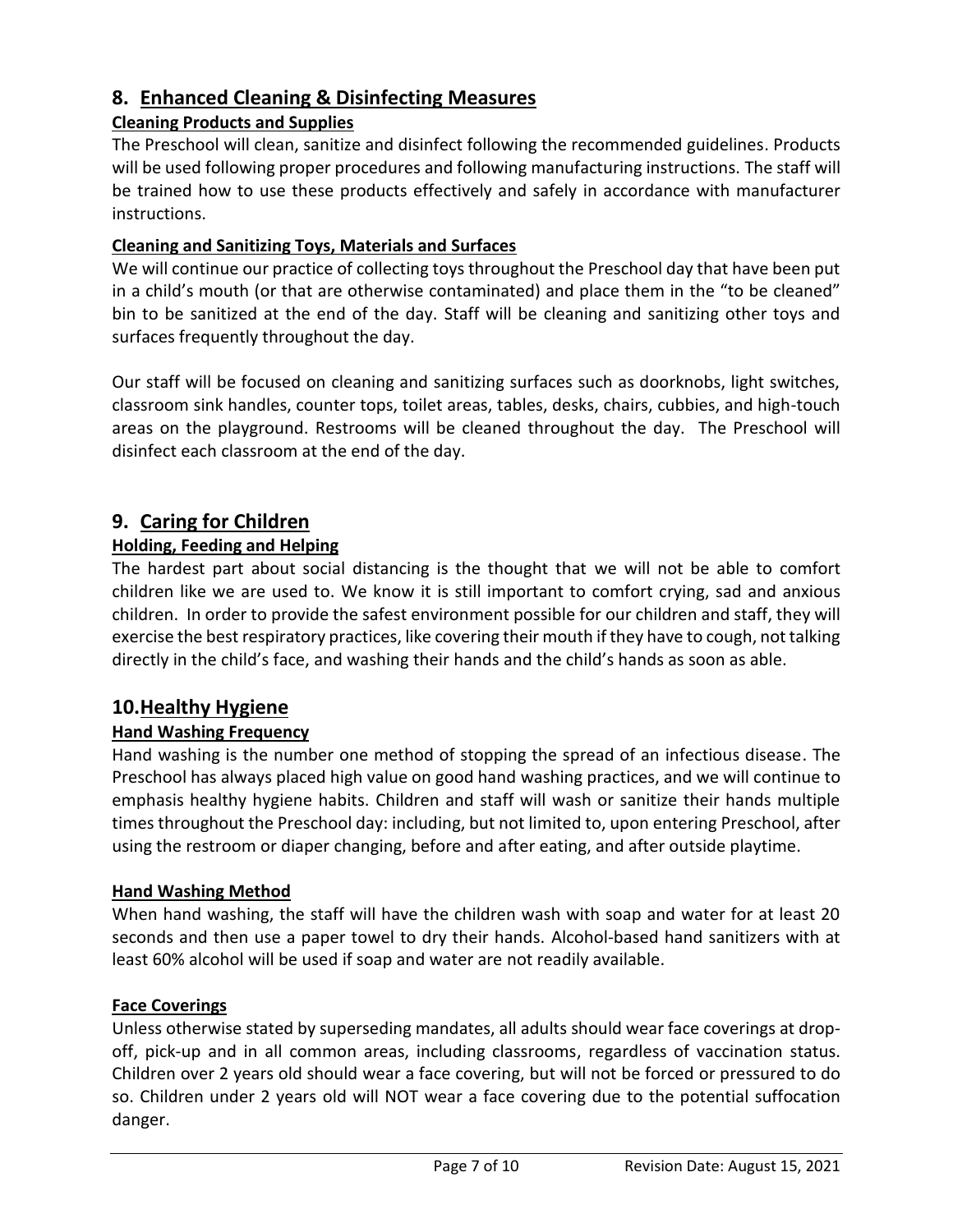#### **Clothing**

All staff and children will be required to leave a change of clothes at Preschool so they can change into clean clothes, if or when needed.

#### **Snack and Lunch**

Reference the policy in the Parent Handbook for complete details about providing a snack and lunch for your child. We are also asking that EACH serving container (top and bottom) be labeled with your child's name or initials so they can be easily identified if separated from your child during lunchtime. Children should not bring food to share with others.

#### **Water**

Provide a water bottle that is clean with fresh water for your child each Preschool day. Clearly label the bottle with your child's name in a manner that it will not rub or come off. Water fountains will not be used at this time.

### **11.Preparing Your Child to Begin Preschool**

To help your child prepare for Preschool, begin teaching the following practices:

- a. Proper ways of coughing or sneezing (our preferred method is into your elbow)
- b. Let them practice wiping their nose and place the tissue in the trash
- c. Washing their hands for 20 seconds with soap and water
- d. Always reassure them that you will return to pick them up

#### **12.COVID-19 Financial Responsibility Policy**

Prolonged personal absence because of COVID-19 illness or any other reasons will NOT be eligible for refunds or credits. Refunds or credits due to Preschool closures will be at the discretion of each Preschool.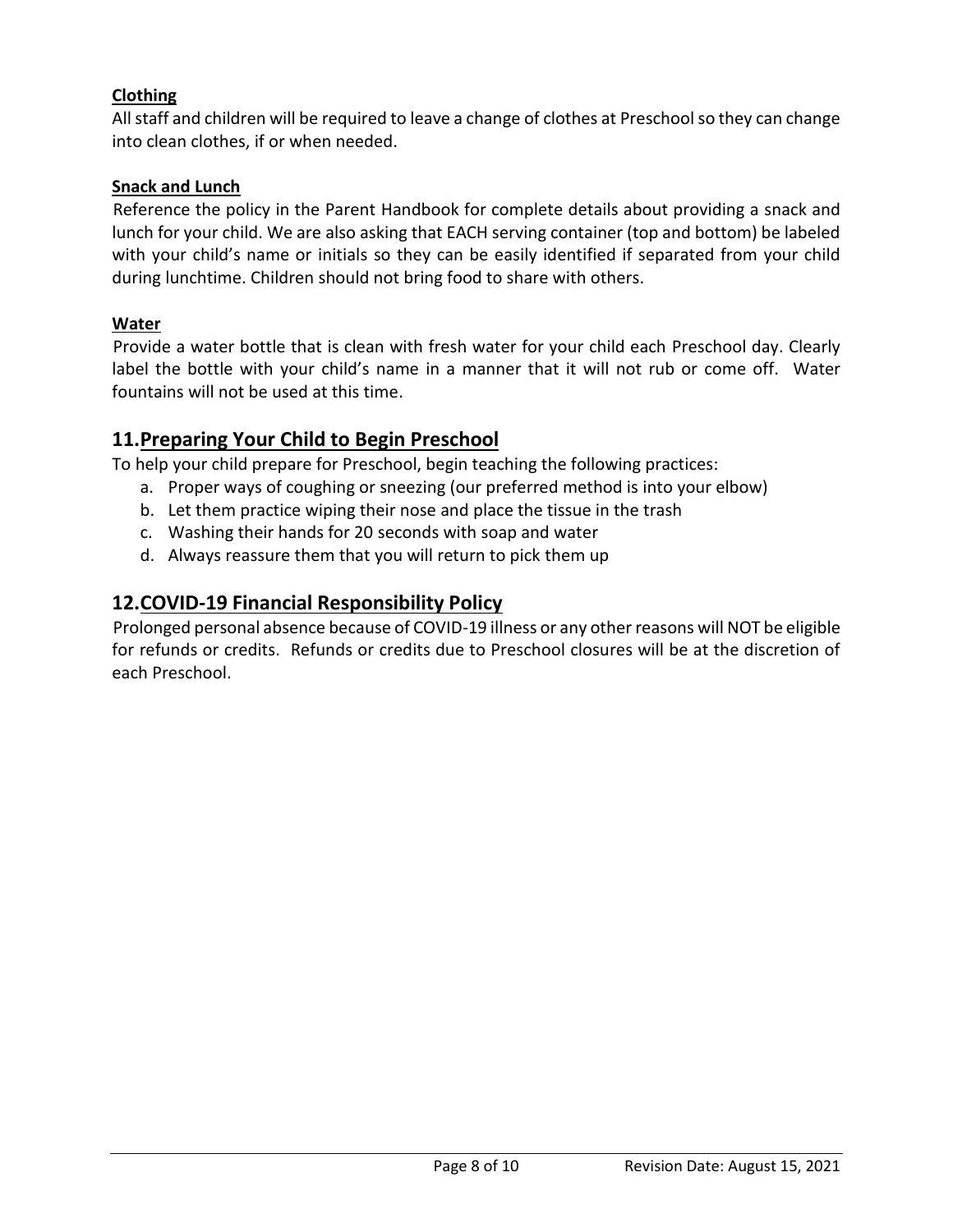## **Coppell Area Christian Preschools** Health and Safety Plan and COVID-19 Response Plan

## **PARENT ACKNOWLEDGEMENT**

Prepared in Collaboration by the Following: Angel Creek Preschool • Bright Beginnings • Riverside Butterfly School • Stringfellow School • The Hayes School of Wonder • Valley Ranch Baptist Preschool

As a parent or guardian, I agree, understand and acknowledge that:

- 1. I will monitor the health of my child(ren) and NOT send them to the Preschool if my child(ren) is/are displaying any symptoms of COVID-19.
- 2. I will NOT give my child(ren) fever reducing medication to lower their body temperature in order to send them to the Preschool.
- 3. I will NOT send my child(ren) to the Preschool if my child(ren), or any other member of our household, or any other person with whom we have been in close contact, is/are showing symptoms of COVID-19.
- 4. I will obtain COVID-19 testing promptly for my child(ren) or other household members who is/are experiencing symptoms, or have had direct exposure to a confirmed case of COVID-19, and report results to the Preschool given the implications for other children, families, and staff.
- 5. Participating in the Preschool or accessing the facilities could increase the risk of contracting COVID-19. The Preschool, and any affiliated church, can in no way assure, guarantee or warrant that COVID-19 infection will not occur though participation in the Preschool or by accessing the facilities.
- 6. I may and should consult my family's health care providers about the risks of COVID-19 and participation in the Preschool. I should continue to do so as conditions surrounding COVID-19 change.
- 7. Participation in the Preschool may increase the risk of COVID-19 exposure to my child, myself, members of my family, and those I have close contact with.
- 8. Medical research regarding the potential for infection with and harm caused by COVID-19 is ongoing.

I agree, understand and acknowledge that the potential risks associated with exposure to or infection with COVID-19 are not fully known, but may include significant or serious illness, bodily injury, disfigurement, temporary or permanent disability, and/or death. Having considered the risks of participation in the Preschool, including those outlined in this Health and Safety Plan and COVID-19 Response Plan, I have determined that I desire for my child(ren) to participate in the Preschool, of my own free will and out of my voluntary desire for my child(ren) to have the benefit of the Preschool.